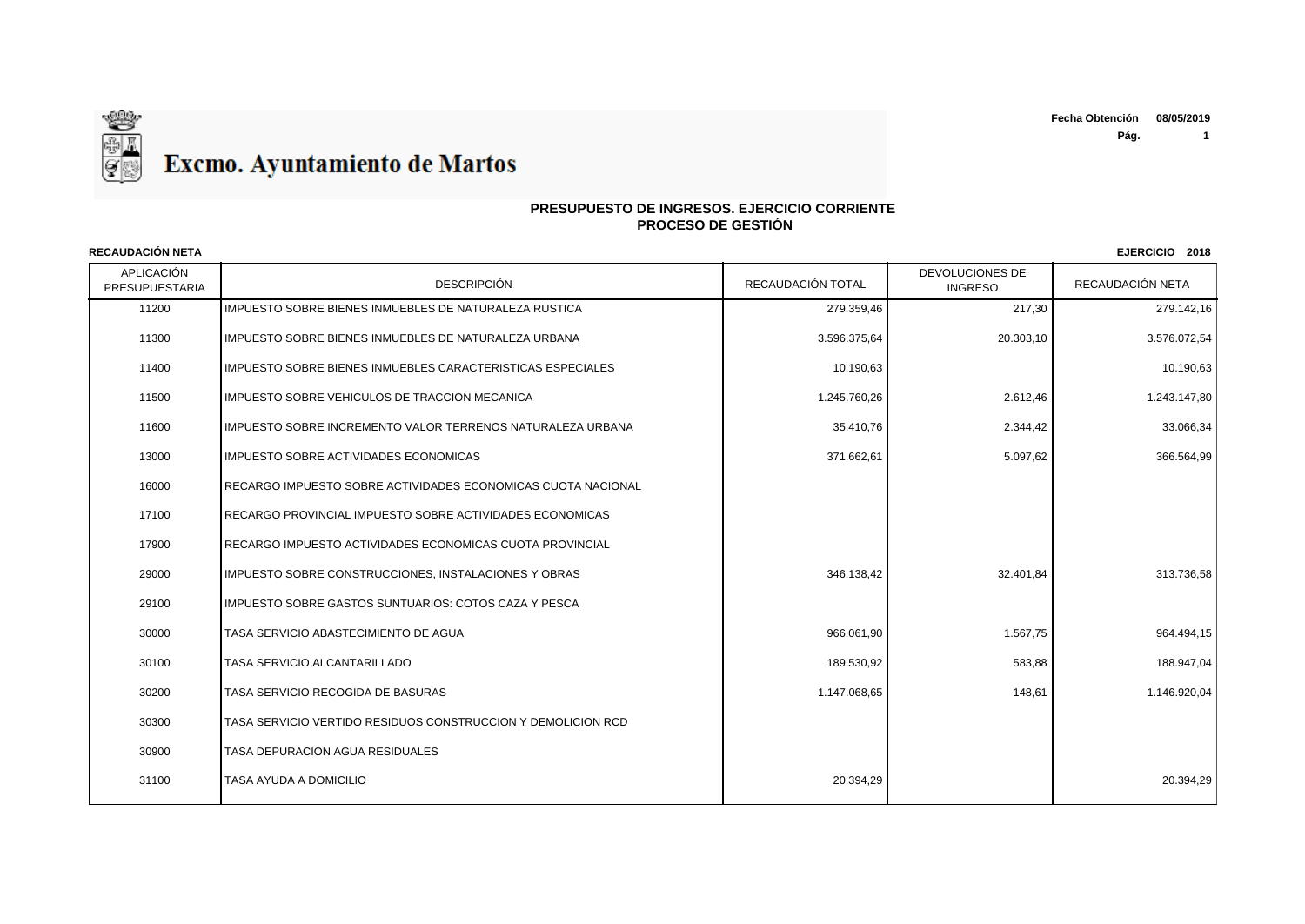**Fecha Obtención 08/05/2019**

**Pág. 2**



### **PRESUPUESTO DE INGRESOS. EJERCICIO CORRIENTE PROCESO DE GESTIÓN**

APLICACIÓN PRESUPUESTARIA | DESCRIPCIÓN DESCRIPCIÓN | RECAUDACIÓN TOTAL | TINGRESO DEVOLUCIONES DE RECAUDACIÓN NETA **RECAUDACIÓN NETA EJERCICIO 2018** TASA UNIDAD ESTANCIA DIURNA CON TERAPIA OCUPACIONAL LA PEÑA 23.106,37 23.106,37 TASA ALBERGUE TEMPORERO INMIGRANTES TASA CENTRO UNIDAD RESIDENCIAL TERAPIA OCUPACIONAL 31200 TASA POR SERVICIO DE ESCUELA INFANTIL CHE ESCUELA INFANTIL CHE ESCUELA INFANTIL CHE ESCUELA INFANTIL CHE ESCUELA INFANTIL TASA CENTRO ATENCION HIJOS TRABAJADORES TEMPOREROS 869,00 869,00 31300 TASA PISCINA E INSTALACIONES DEPORTIVAS 117 ANNO 1999 117.501,35 117.501,35 117.501,35 117.501,35 117.501,35 31900 TASA POR SERVICIO DE CEMENTERIO MUNICIPAL 13.168,95 1.733,64 1.733,64 1.733,64 1.733,64 1.733,64 1.733,64 TASA DE MERCADOS 12,00 12,00 TASA ESTACION DE AUTOBUSES 5.689,35 5.689,35 TASA EMISORA MUNICIPAL 10.998,94 10.998,94 TASA EXTINCION INCENDIOS, PREVENCION RUINAS Y DEMAS TASA APARCAMIENTO DE CAMIONES 12.960,00 12.960,00 TASA TRANSPORTE COLECTIVO URBANO VIAJEROS TASA APARCAMIENTO MERCADO SANTA MARTA TASA LICENCIAS URBANISTICAS 192.938,65 1.414,74 191.523,91 CEDULAS DE HABITABILIDAD Y LICENCIAS DE 1ª OCUPACION 38.368,61 102,67 38.265,94 TASA POR OTROS SERVICIOS URBANISTICOS 32.400,90 3.440,42 28.960,48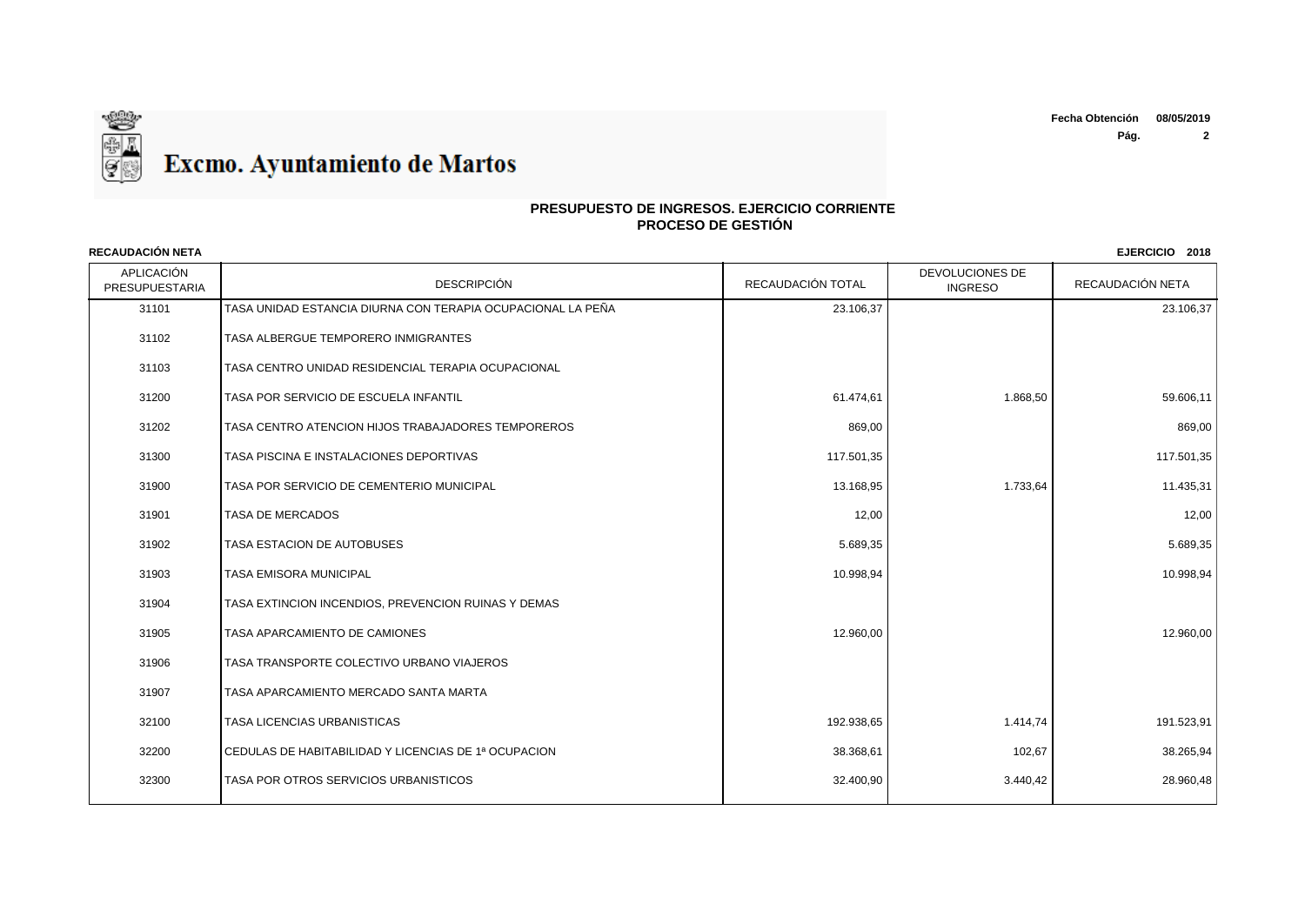

| <b>RECAUDACIÓN NETA</b>      |                                                              |                   |                                          | EJERCICIO 2018   |
|------------------------------|--------------------------------------------------------------|-------------------|------------------------------------------|------------------|
| APLICACIÓN<br>PRESUPUESTARIA | <b>DESCRIPCIÓN</b>                                           | RECAUDACIÓN TOTAL | <b>DEVOLUCIONES DE</b><br><b>INGRESO</b> | RECAUDACIÓN NETA |
| 32500                        | TASA EXPEDICION DOCUMENTOS ADTVOS., UTIL. FOTOCOP. Y FAX.    | 26.482,37         | 174,48                                   | 26.307,89        |
| 32600                        | TASA POR RETIRADA DE VEHICULOS DE LA VIA PUBLICA             | 3.812,90          |                                          | 3.812,90         |
| 32900                        | TASA UTILIZACION ESCUDO MPAL.                                |                   |                                          |                  |
| 32901                        | TASA LICENCIA DE APERTURA ESTABLECIMIENTOS                   | 2.158,93          |                                          | 2.158,93         |
| 32902                        | TASA LICENCIAS AUTO-TAXIS Y DEMAS VEHICULOS LIGEROS          |                   |                                          |                  |
| 32903                        | TASA CONTROL PREVIO O POST. INICIO APERTURA ESTABLECIMIENTOS | 13.772,00         | 110,00                                   | 13.662,00        |
| 32904                        | TASA REGISTRO MUNICIPAL ANIMALES COMPAÑIA                    |                   |                                          |                  |
| 33000                        | <b>TASA ESTACIONAMIENTO LIMITADO</b>                         | 33.250,16         |                                          | 33.250,16        |
| 33100                        | TASA ENTRADA VEHICULOS Y RESERVA VIA PUBLICA                 | 76.869,29         | 53,36                                    | 76.815,93        |
| 33200                        | TASA APROV. ESP. DOM. PUBL. LOCAL EMPRESAS SUMINISTROS       | 368.425,57        |                                          | 368.425,57       |
| 33400                        | TASA POR APERTURA DE CALAS Y ZANJAS EN LA VIA PUBLICA        | 2.731,60          |                                          | 2.731,60         |
| 33500                        | TASA POR OCUPACION DE LA VIA PUBLICA CON TERRAZAS            | 46.847,96         | 3.656,37                                 | 43.191,59        |
| 33700                        | TASA POR APROVECHAMIENTO DEL VUELO                           | 950,90            | 64,25                                    | 886,65           |
| 33800                        | COMPENSACION DE TELEFONICA DE ESPAÑA S.A.                    | 56.687,74         |                                          | 56.687,74        |
| 33900                        | TASA OCUPACION SUBSUELO, SUELO DE LA VIA PUBLICA             | 2.400,79          |                                          | 2.400,79         |
| 33901                        | TASA KIOSCOS EN VIA PUBLICA                                  | 411,68            |                                          | 411,68           |
| 33902                        | TASA PUESTOS. BARRACAS Y DEMAS EN VIA PUBLICA                | 87.107,31         | 57,96                                    | 87.049,35        |
|                              |                                                              |                   |                                          |                  |

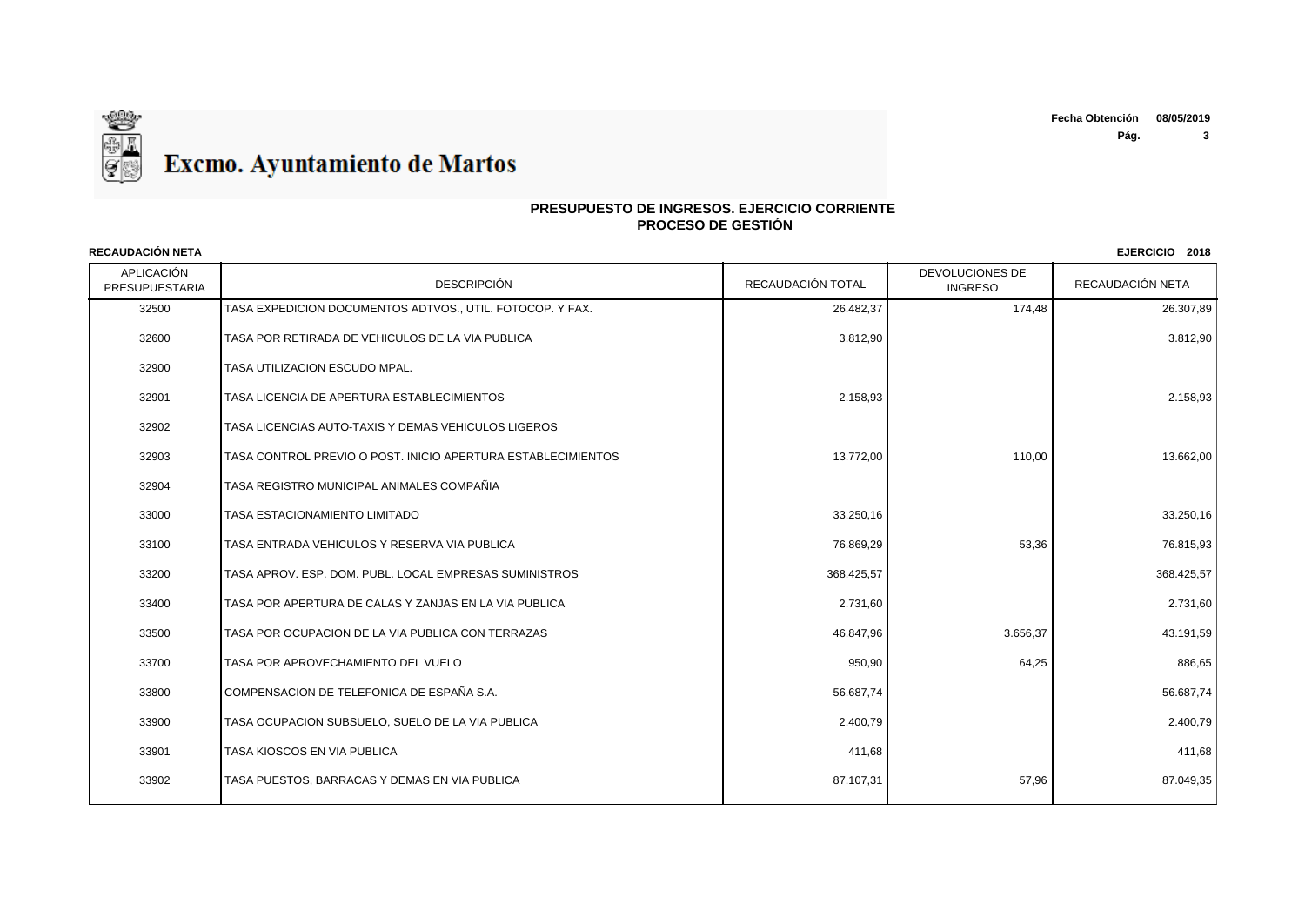**Pág. 4**



### **PRESUPUESTO DE INGRESOS. EJERCICIO CORRIENTE PROCESO DE GESTIÓN**

APLICACIÓN PRESUPUESTARIA | DESCRIPCIÓN DESCRIPCIÓN | RECAUDACIÓN TOTAL | TINGRESO DEVOLUCIONES DE RECAUDACIÓN NETA **RECAUDACIÓN NETA EJERCICIO 2018** 33903 TASA MERCANCIAS. ESCOMBROS Y DEMAS EN VIA PUBLICA SERVICE SOLO SERVICE DE LA SURFACE DE LA SOLO SERVICE D 33904 TASA SUMINISTRO ENERGIA ELECTRICA EN RECINTOS MUNICIPALES 7.957,54 134,16 7.823,38 34200 PRECIO PUBLICO ESCUELA MUNICIPAL PATRIMONIO 1.450,00 1.450,00 34201 PRECIO PUBLICO ESCUELA MUNICIPAL PINTURA 4.455,00 4.455,00 34202 PRECIO PUBLICO ESCUELA MUNICIPAL TEATRO 34203 PRECIO PUBLICO ESCUELA MUNICIPAL DANZA 10.200,00 10.200,00 34204 PRECIO PUBLICO ESCUELA MUNICIPAL MUSICA 8.200,00 8.200,00 34205 PRECIO PUBLICO PROGRAMA DIVIERTETE 13.620,00 13.620,00 510,00 510,00 13.110,00 ation of the set of the property of the set of the set of the set of the set of the set of the set of the set of the set of the set of the set of the set of the set of the set of the set of the set of the set of the set of 34400 PRECIO PUBL. PROGRAMACION CULTURAL TEATRO MUNICIPAL 24.122,95 30,00 24.092,95 34401 PRECIO PUBLICO ESPECTACULOS PREFERIA Y FERIA SAN BARTOLOME 45.700,00 45.700,00 45.700,00 34402 PRECIO PUBLICO ASISTENCIA CONCURSO CARNAVAL 3.621,00 3.621,00 3.621,00 34403 PRECIO PUBLICO PROYECCIONES CINE 1.986,00 1.986,00 34900 PRECIO PUBL. PRODUCTOS UNIDAD ESTANCIA DIURNA OCUPACIONAL 332,90 332,90 34901 PRECIO PUBLICO SUMINISTRO AGUA NO POTABLE PARA TRATAMIENTOS 1.114,00 and 1.114,00 and 1.114,00 in the control of the control of the control of the control of the control of the control of the control of the control o 34902 PRECIO PUBLICO UTILIZACION TEATRO MUNICIPAL Y OTROS 4.836 4.836 4.836,95 4.836,95 4.836,95 361,00 4.475,95 34903 PRECIO PUBLICO RUTAS SENDERISTAS 964,00 964,00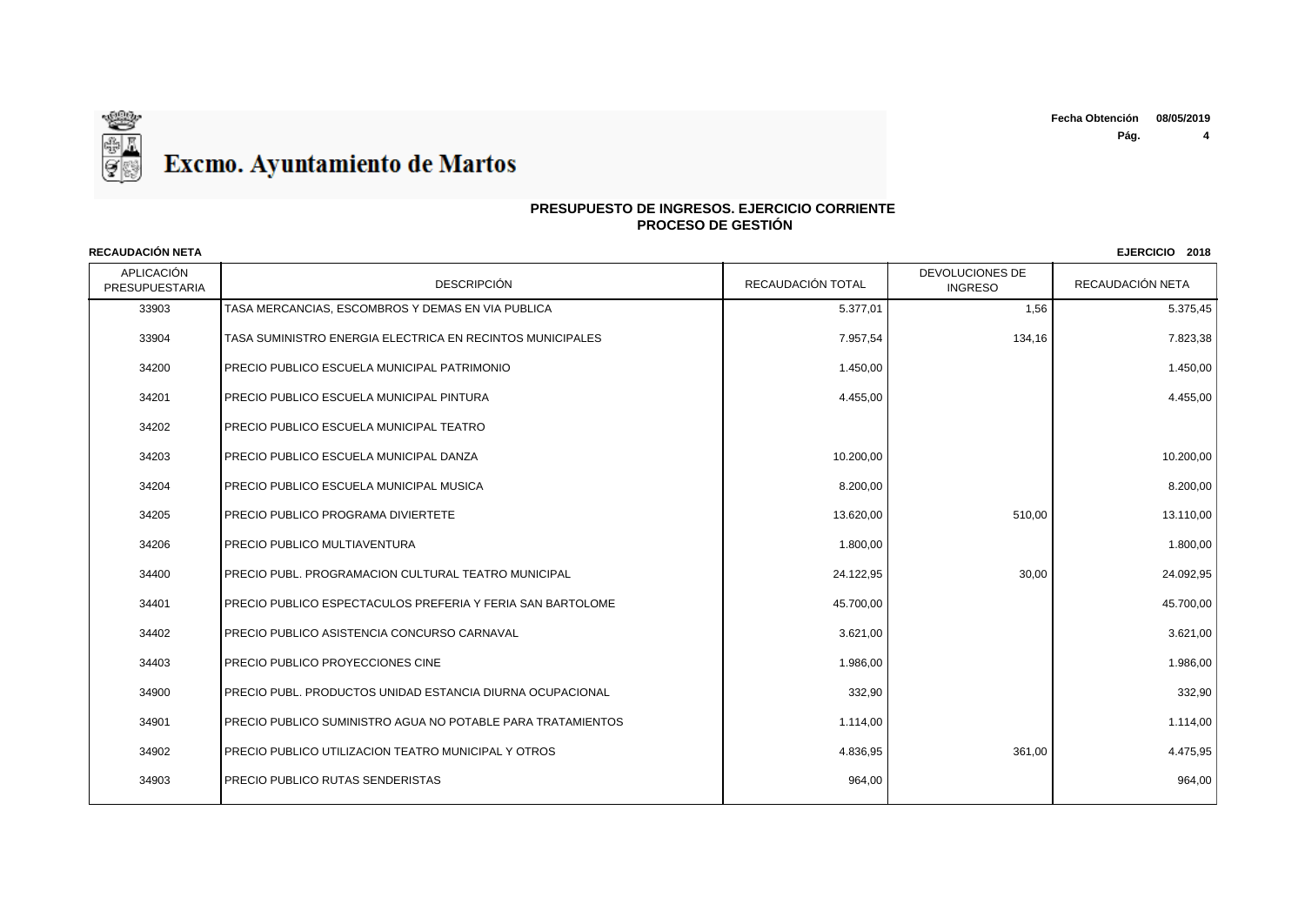

| <b>RECAUDACION NETA</b><br>EJERCICIO 2018 |                                                        |                   |                                          |                  |
|-------------------------------------------|--------------------------------------------------------|-------------------|------------------------------------------|------------------|
| APLICACIÓN<br>PRESUPUESTARIA              | <b>DESCRIPCIÓN</b>                                     | RECAUDACIÓN TOTAL | <b>DEVOLUCIONES DE</b><br><b>INGRESO</b> | RECAUDACIÓN NETA |
| 34904                                     | PRECIO PUBLICO CORTE SUMINISTRO ELECTRICO SEMANA SANTA |                   |                                          |                  |
| 34905                                     | OTROS PRECIOS PUBLICOS                                 |                   |                                          |                  |
| 35000                                     | CONTRIBUCIONES ESPECIALES CAMINOS RURALES              | 700,81            | 237,23                                   | 463,58           |
| 35100                                     | CONTRIB. ESPECIALES SERVICIO EXTINCION INCENDIOS       |                   |                                          |                  |
| 38900                                     | REINTEGRO DE PAGOS POR OPERACIONES CORRIENTES          | 11.721,63         | 593,65                                   | 11.127,98        |
| 39100                                     | MULTAS POR INFRACCIONES URBANISTICAS                   |                   |                                          |                  |
| 39110                                     | MULTAS POR INFRACCIONES TRIBUTARIAS Y ANALOGAS         |                   |                                          |                  |
| 39120                                     | <b>MULTAS POLICIA LOCAL</b>                            | 104.042,01        | 1.780,00                                 | 102.262,01       |
| 39190                                     | <b>OTRAS MULTAS Y SANCIONES</b>                        | 8.170,64          |                                          | 8.170,64         |
| 39200                                     | RECARGO POR DECLARACION EXTEMPORANEA SIN REQUERIMIENTO | 5.261,54          |                                          | 5.261,54         |
| 39210                                     | <b>RECARGO EJECUTIVO</b>                               | 27.778,28         |                                          | 27.778,28        |
| 39211                                     | <b>RECARGO DE APREMIO</b>                              | 49.256,87         | 31,86                                    | 49.225,01        |
| 39300                                     | <b>INTERESES DE DEMORA</b>                             | 39.626,72         | 12,47                                    | 39.614,25        |
| 39610                                     | CUOTA URB. AMPL. POLIGONO INDUSTRIAL                   |                   |                                          |                  |
| 39700                                     | CANON POR APROVECHAMIENTOS URBANISTICOS                |                   |                                          |                  |
| 39710                                     | OTROS INGRESOS POR APROVECHAMIENTOS URBANISTICOS       | 7.505,42          |                                          | 7.505,42         |
| 39900                                     | ANUNCIOS A CARGO DE PARTICULARES                       | 2.332,54          |                                          | 2.332,54         |
|                                           |                                                        |                   |                                          |                  |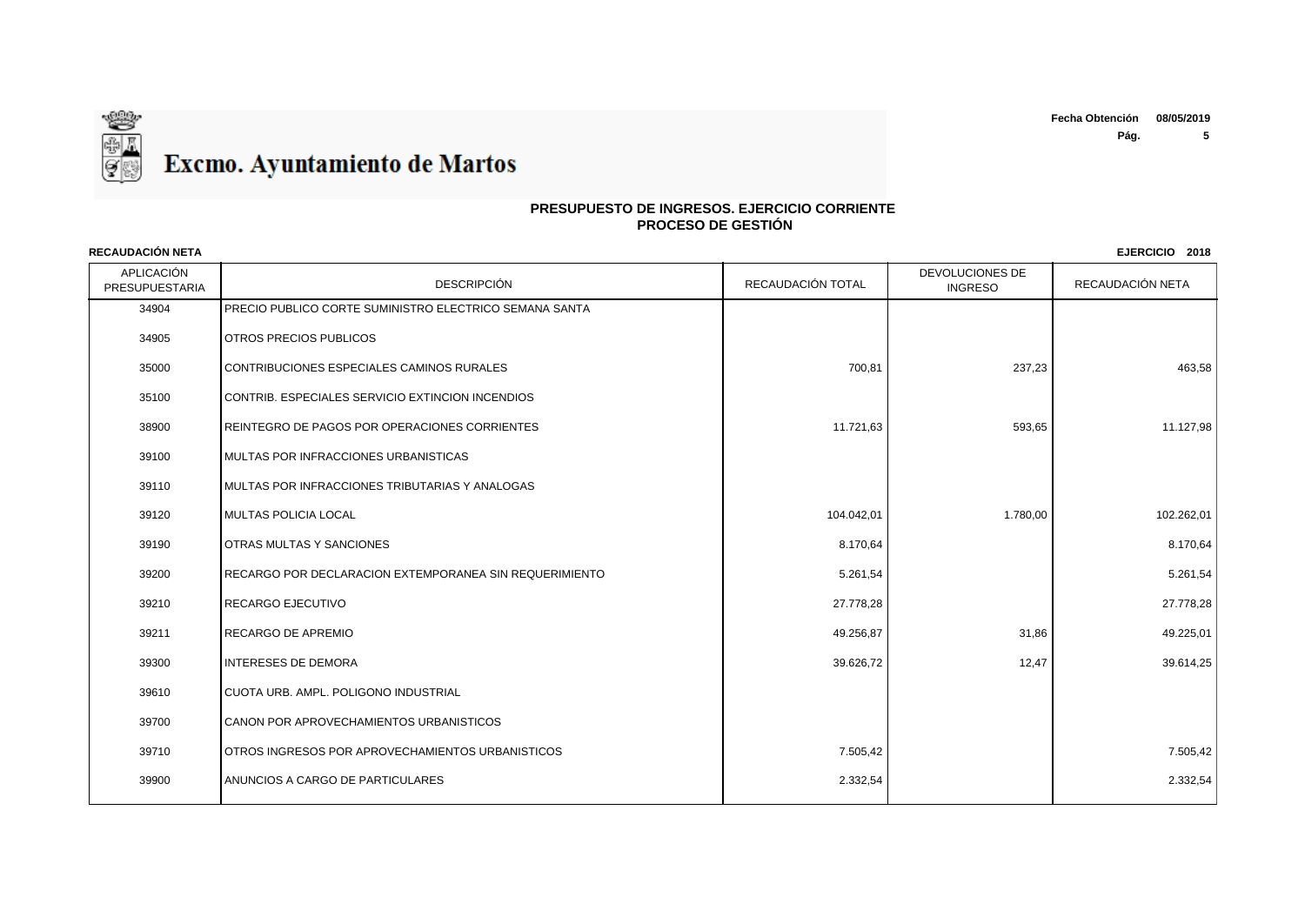

| <b>RECAUDACIÓN NETA</b>      |                                                              |                   |                                   | EJERCICIO 2018   |
|------------------------------|--------------------------------------------------------------|-------------------|-----------------------------------|------------------|
| APLICACIÓN<br>PRESUPUESTARIA | <b>DESCRIPCIÓN</b>                                           | RECAUDACIÓN TOTAL | DEVOLUCIONES DE<br><b>INGRESO</b> | RECAUDACIÓN NETA |
| 39901                        | RECURSOS EVENTUALES (INDETERMINADOS)                         | 9.411,23          | 2.925,51                          | 6.485,72         |
| 39902                        | INDEMNIZACIONES POR DAÑOS EN BIENES PUBLICOS                 | 7.644,29          |                                   | 7.644,29         |
| 39903                        | <b>IEJECUCION SUBSIDIARIA DE OBRAS</b>                       |                   |                                   |                  |
| 39904                        | COSTAS PROCEDIMIENTOS JUDICIALES                             |                   |                                   |                  |
| 42000                        | <b>PARTICIPACION TRIBUTOS DEL ESTADO</b>                     | 5.101.428,54      | 156.293,07                        | 4.945.135,47     |
| 42010                        | FONDO COMPLEMENTARIO DE FINANCIACION                         |                   |                                   |                  |
| 42020                        | COMPENSACION POR BENEFICIOS FISCALES                         |                   |                                   |                  |
| 42090                        | <b>JOTRAS TRANSF. CORRIENTES DE LA ADMON. GRAL. ESTADO</b>   | 477,01            |                                   | 477,01           |
| 42091                        | SUBV. CORRIENTE ESTRATEGIAS DESARROLLO URBANO SOSTENIBLE     |                   |                                   |                  |
| 42092                        | ISUBV. CORRIENTE EMPLEATE PROGRESA MARTOS 2020               |                   |                                   |                  |
| 42100                        | TRANSF, CORRIENTES DEL SERVICIO PUBLICO DE EMPLEO ESTATAL    |                   |                                   |                  |
| 42190                        | TRANSF. CORRIENTES DE OTROS ORGANISMOS AUTONOMOS Y AGENCIAS  |                   |                                   |                  |
| 45000                        | <b>PARTICIPACION TRIBUTOS DE LA COMUNIDAD AUTONOMA</b>       | 1.243.213,33      |                                   | 1.243.213,33     |
| 45001                        | <b>IOTRAS TRANSFERENCIAS INCONDICIONADAS DE LA JUNTA A.</b>  |                   |                                   |                  |
| 45002                        | JUNTA A.: TRANSF. CONV. IGUALDAD Y POLITICAS SOCIALES        | 302.256,13        |                                   | 302.256,13       |
| 45003                        | JUNTA A.: TRANSF. CONVENIO PROMOCION AUTONOMIA PERSONAL      |                   |                                   |                  |
| 45080                        | <b>IOTRAS TRANSF. CORRIENTES DE LA ADMON. GRAL. JUNTA A.</b> | 32.397,59         |                                   | 32.397,59        |
|                              |                                                              |                   |                                   |                  |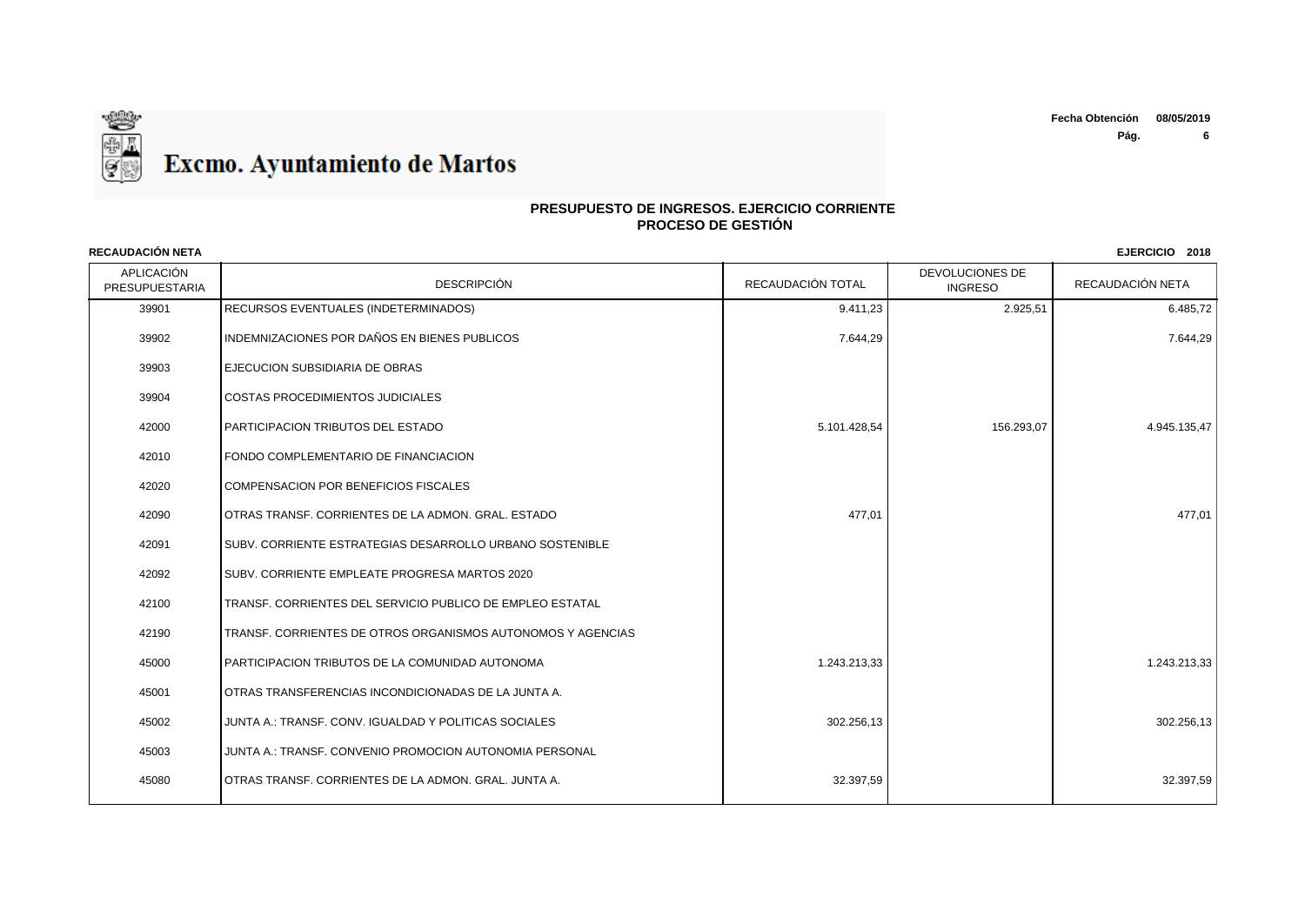

## **PRESUPUESTO DE INGRESOS. EJERCICIO CORRIENTE PROCESO DE GESTIÓN**

| <b>RECAUDACIÓN NETA</b><br>EJERCICIO 2018 |                                                              |                   |                                   |                  |
|-------------------------------------------|--------------------------------------------------------------|-------------------|-----------------------------------|------------------|
| APLICACIÓN<br>PRESUPUESTARIA              | <b>DESCRIPCIÓN</b>                                           | RECAUDACIÓN TOTAL | DEVOLUCIONES DE<br><b>INGRESO</b> | RECAUDACIÓN NETA |
| 45081                                     | JUNTA A.: SUBV. IGUALDAD Y POLITICAS SOCIALES                | 51.671,66         |                                   | 51.671,66        |
| 45082                                     | JUNTA A.: SUBV, CENTRO INFORMACION MUJER                     | 22.167,53         |                                   | 22.167,53        |
| 45083                                     | JUNTA A.: CENTRO INFORMACION JUVENIL                         | 4.505,43          |                                   | 4.505,43         |
| 45084                                     | JUNTA A.: SUBV. PLAN FORMACION PROFESIONAL OCUPACIONAL       |                   |                                   |                  |
| 45100                                     | S.A.E.: APORTACIONES (E. TALLER, CASA OFICIOS)               |                   |                                   |                  |
| 45101                                     | S.A.E.: SUBV. FORMACION PROFESIONAL PARA EL EMPLEO           |                   |                                   |                  |
| 45102                                     | S.A.E.: SERVICIO ORIENTACION PROFESIONAL                     |                   |                                   |                  |
| 45103                                     | S.A.E.: PROGRAMA ACCIONES EXPERIMENTALES                     |                   |                                   |                  |
| 45104                                     | AGENCIA SERV. SOC. Y DEPEND.: TRANSF. CONV. RESIDENCIA ADULT | 294.704,40        |                                   | 294.704,40       |
| 45105                                     | AGENCIA SERV. SOC. Y DEPEND.: TRANSF. CONV. UTD TERAPIA OCUP | 173.640,86        |                                   | 173.640,86       |
| 45106                                     | AGENCIA SERV. SOC. Y DEPEND.:TRANSF.SERVICIO AYUDA DOMICILI  | 2.022.061,75      |                                   | 2.022.061,75     |
| 45130                                     | AGENCIA PUBLICA AND. EDUC. Y FORM.: TRANS. CONV. ESCUELA INF | 238.769,36        |                                   | 238.769,36       |
| 46100                                     | <b>DIPUTACION: SUBV. FINALISTAS CORRIENTES</b>               | 199.452,48        |                                   | 199.452,48       |
| 46101                                     | <b>DIPUTACION: CONVENIOS CULTURALES</b>                      | 8.500,00          |                                   | 8.500,00         |
| 46102                                     | I DIPUTACION: PLAN LOCAL DE ACTIVIDADES DEPORTIVAS           |                   |                                   |                  |
| 46103                                     | DIPUTACION: CONVENIO MTO. PARQUE BOMBERO                     |                   |                                   |                  |
| 46104                                     | <b>IDIPUTACION: PLAN PROVINCIAL COOPERACION SERVICIOS</b>    | 103.645,00        |                                   | 103.645,00       |
|                                           |                                                              |                   |                                   |                  |

# ❤ ş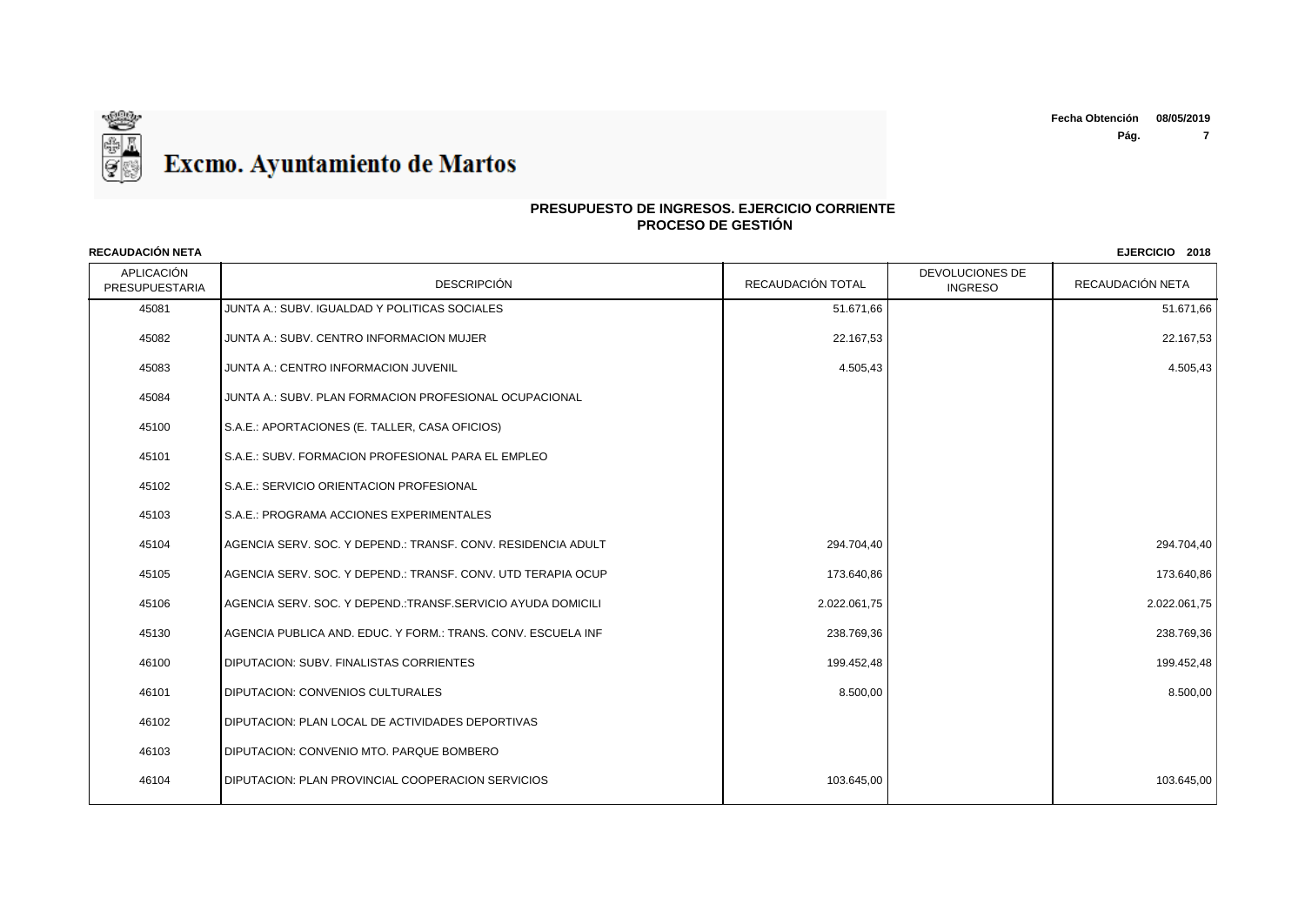

| <b>RECAUDACION NETA</b><br>EJERCICIO 2018 |                                                             |                   |                                   |                  |
|-------------------------------------------|-------------------------------------------------------------|-------------------|-----------------------------------|------------------|
| APLICACIÓN<br><b>PRESUPUESTARIA</b>       | <b>DESCRIPCIÓN</b>                                          | RECAUDACIÓN TOTAL | DEVOLUCIONES DE<br><b>INGRESO</b> | RECAUDACIÓN NETA |
| 46600                                     | F.E.M.P.: TRANSFERENCIAS CORRIENTES                         |                   |                                   |                  |
| 46700                                     | CONSORCIOS: TRANSFERENCIAS CORRIENTES                       |                   |                                   |                  |
| 47000                                     | APORTACIONES DE EMPRESAS PRIVADAS                           | 3.600.00          |                                   | 3.600.00         |
| 48000                                     | <b>APORTACIONES DE PARTICULARES</b>                         | 1.750,00          |                                   | 1.750,00         |
| 49000                                     | TRANSFERENCIAS CORRIENTES DEL FONDO SOCIAL EUROPEO          |                   |                                   |                  |
| 49100                                     | TRANSFERENCIAS CORRIENTES DEL FONDO DE DESARROLLO REGIONAL  |                   |                                   |                  |
| 49700                                     | I OTRAS TRANSFERENCIAS CORRIENTES DE LA UNION EUROPEA       |                   |                                   |                  |
| 52000                                     | INTERESES EN CAJAS Y BANCOS                                 | 393,73            |                                   | 393,73           |
| 53700                                     | DIVIDENDOS PARTICIP.EN EMPRESAS PRIVADAS                    |                   |                                   |                  |
| 54100                                     | <b>ARRENDAMIENTO FINCAS URBANAS</b>                         | 388,85            |                                   | 388,85           |
| 54200                                     | <b>ARRENDAMIENTO FINCAS RUSTICAS</b>                        | 1.231,52          |                                   | 1.231,52         |
| 54400                                     | <b>CENSO ENFITEUTICO VEIASA</b>                             | 397,89            |                                   | 397,89           |
| 54401                                     | <b>OTROS CENSOS</b>                                         |                   |                                   |                  |
| 54900                                     | OTRAS RENTAS DE BIENES INMUEBLES                            |                   |                                   |                  |
| 54901                                     | ARRENDAMIENTO MUPIS Y VALLAS PUBLICITARIAS EN VIAS PUBLICAS | 2.000,00          |                                   | 2.000,00         |
| 55200                                     | CONCESION FRANJA TERRENO CALLE VILCHEZ POLIGONO INDUSTRIAL  | 3.119,04          |                                   | 3.119,04         |
| 55400                                     | <b>PRODUCTO DE EXPLOTACIONES FORESTALES</b>                 | 1.373,74          |                                   | 1.373,74         |
|                                           |                                                             |                   |                                   |                  |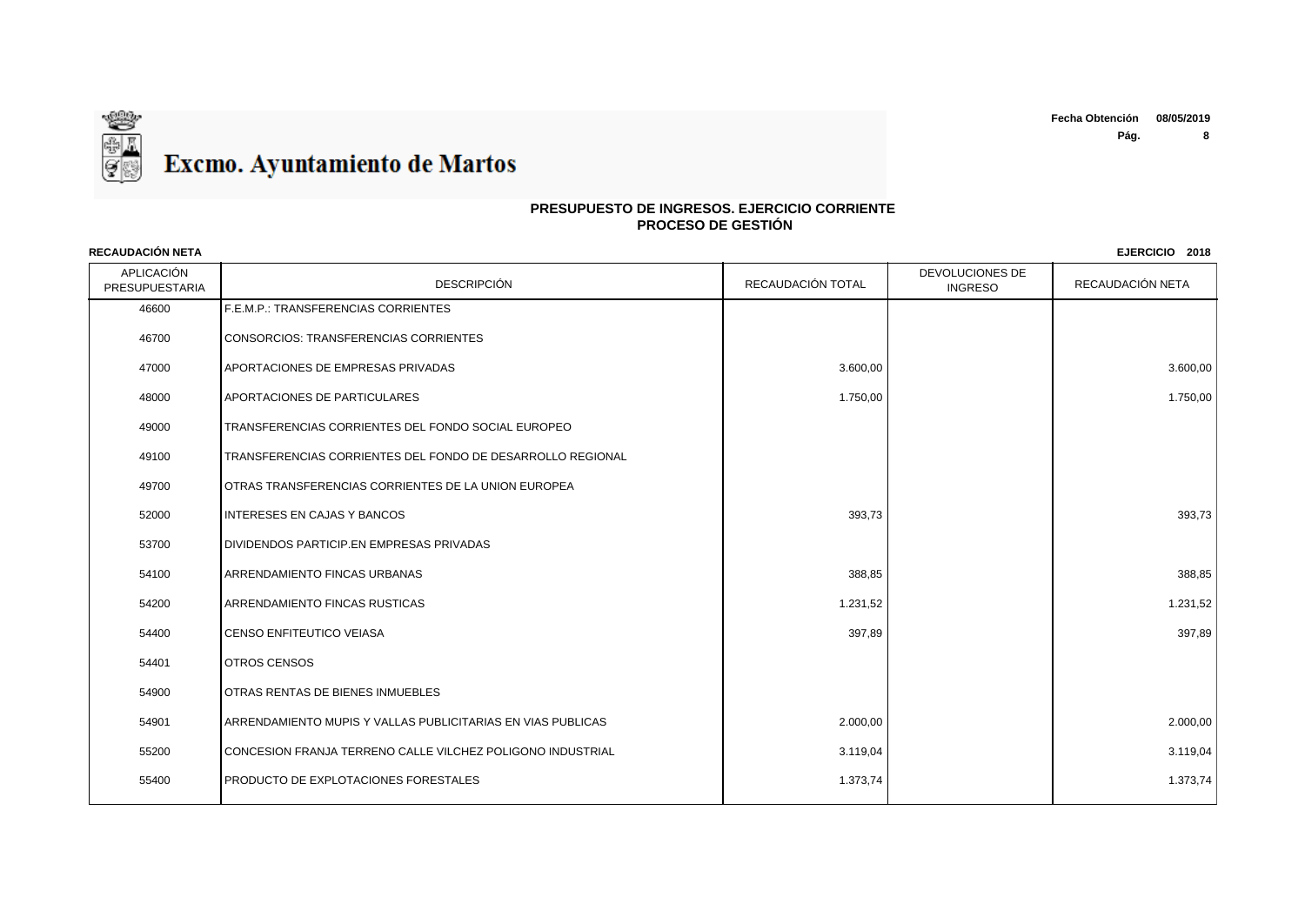

| <b>RECAUDACION NETA</b><br>EJERCICIO 2018 |                                                              |                   |                                   |                  |
|-------------------------------------------|--------------------------------------------------------------|-------------------|-----------------------------------|------------------|
| APLICACIÓN<br><b>PRESUPUESTARIA</b>       | <b>DESCRIPCIÓN</b>                                           | RECAUDACIÓN TOTAL | DEVOLUCIONES DE<br><b>INGRESO</b> | RECAUDACIÓN NETA |
| 55900                                     | CONCESIONES EXPLOTACIONES BARES, RESTAURANTES, CAFES Y OTROS | 16.042,83         |                                   | 16.042,83        |
| 55901                                     | OTRAS CONCESIONES Y APROVECHAMIENTOS                         | 1.558,00          |                                   | 1.558,00         |
| 59900                                     | <b>I</b> OTROS INGRESOS PATRIMONIALES                        |                   |                                   |                  |
| 60000                                     | I ENAJENACION SOLARES SIN EDIFICAR USO RESIDENCIAL           | 2.600,00          |                                   | 2.600,00         |
| 60001                                     | ENAJENACION SOLARES SIN EDIFICAR USO INDUSTRIAL              |                   |                                   |                  |
| 60100                                     | <b>ENAJENACION FINCAS RUSTICAS</b>                           | 58.500,00         |                                   | 58.500,00        |
| 60200                                     | ENAJENACION PARCELAS SOBRANTES VIA PUBL.                     |                   |                                   |                  |
| 60300                                     | I ENAJENACION SOLARES USO RESIDENCIAL INTEGRANTES P.M.S.     |                   |                                   |                  |
| 60301                                     | ENAJENACION SOLARES USO INDUSTRIAL INTEGRANTES P.M.S.        |                   |                                   |                  |
| 60302                                     | APROVECHAMIENTOS URBANISTICOS USO RESIDENCIAL                |                   |                                   |                  |
| 60303                                     | APROVECHAMIENTOS URBANISTICOS USO INDUSTRIAL                 |                   |                                   |                  |
| 60900                                     | <b>ENAJENACION DE OTROS TERRENOS</b>                         |                   |                                   |                  |
| 61900                                     | <b>ENAJENACION VIVIENDAS Y LOCALES</b>                       | 3.000,00          |                                   | 3.000,00         |
| 68000                                     | REINTEGRO DE PAGOS POR OPERACIONES DE CAPITAL                |                   |                                   |                  |
| 72000                                     | TRANSF. DE CAPITAL DE LA ADMON. GRAL. DEL ESTADO             | 0,12              |                                   | 0,12             |
| 72090                                     | SUBVENCION CAPITAL ESTRATEGIAS DESARROLLO URBANO SOSTENIBLE  |                   |                                   |                  |
| 72100                                     | SERVICIO PUBLICO DE EMPLEO ESTATAL: APORTACION P.F.E.A       | 378.401,25        |                                   | 378.401,25       |
|                                           |                                                              |                   |                                   |                  |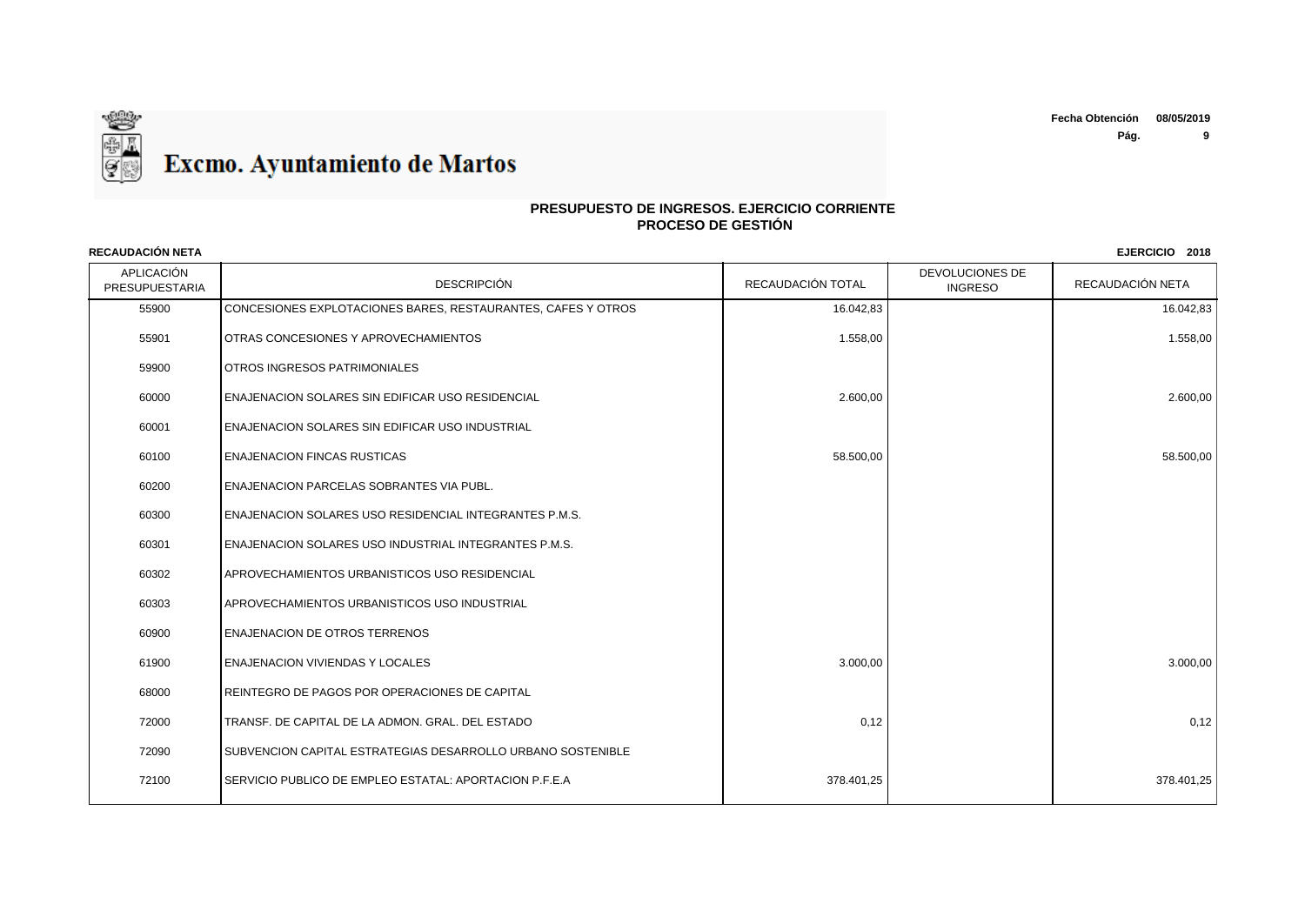

| <b>RECAUDACIÓN NETA</b><br>EJERCICIO 2018 |                                                            |                   |                                   |                  |
|-------------------------------------------|------------------------------------------------------------|-------------------|-----------------------------------|------------------|
| APLICACIÓN<br>PRESUPUESTARIA              | <b>DESCRIPCIÓN</b>                                         | RECAUDACIÓN TOTAL | DEVOLUCIONES DE<br><b>INGRESO</b> | RECAUDACIÓN NETA |
| 75080                                     | JUNTA A.: TRANSFERENCIAS DE CAPITAL                        | 129.649,39        |                                   | 129.649,39       |
| 75100                                     | SERVICIO ANDALUZ DE EMPLEO: TRANSF, CAPITAL                |                   |                                   |                  |
| 76100                                     | <b>DIPUTACION: TRANSFERENCIAS DE CAPITAL</b>               | 59.504,95         |                                   | 59.504,95        |
| 76101                                     | DIPUTACION: TRANSFERENCIA MATERIALES OBRAS P.F.E.A         | 118.566,35        |                                   | 118.566,35       |
| 76102                                     | DIPUTACION: PLAN PROV. COOPERAC. MPAL.                     |                   |                                   |                  |
| 76103                                     | DIPUTACION: EQUIPAMIENTO PARQUE BOMBEROS                   |                   |                                   |                  |
| 76600                                     | OTRAS ENTIDADES LOCALES: SUBV. FINALISTAS                  |                   |                                   |                  |
| 76700                                     | AYUDAS DE CAPITAL DE ADSUR                                 |                   |                                   |                  |
| 76701                                     | CONSORCIOS: TRANSFERENCIAS DE CAPITAL                      |                   |                                   |                  |
| 77000                                     | APORTACION CONVENIOS URBANISTICOS (EMPRESAS)               |                   |                                   |                  |
| 77001                                     | AYUDAS DE CAPITAL DE EMPRESAS PRIVADAS                     |                   |                                   |                  |
| 77002                                     | APORTACION COOPEMART ARREGLO CALLE LA VIA                  |                   |                                   |                  |
| 78000                                     | APORTACION CONVENIOS URBANISTICOS (PARTICULARES)           |                   |                                   |                  |
| 79000                                     | TRANSFERENCIAS DE CAPITAL DEL FONDO SOCIAL EUROPEO         |                   |                                   |                  |
| 79100                                     | TRANSFERENCIAS DE CAPITAL DEL FONDO DE DESARROLLO REGIONAL | 17.233,19         |                                   | 17.233,19        |
| 79700                                     | OTRAS TRANSFERENCIAS DE CAPITAL DE LA UNION EUROPEA        |                   |                                   |                  |
| 83000                                     | REINTEGROS PRESTAMOS A CORTO PLAZO AL PERSONAL             |                   |                                   |                  |
|                                           |                                                            |                   |                                   |                  |